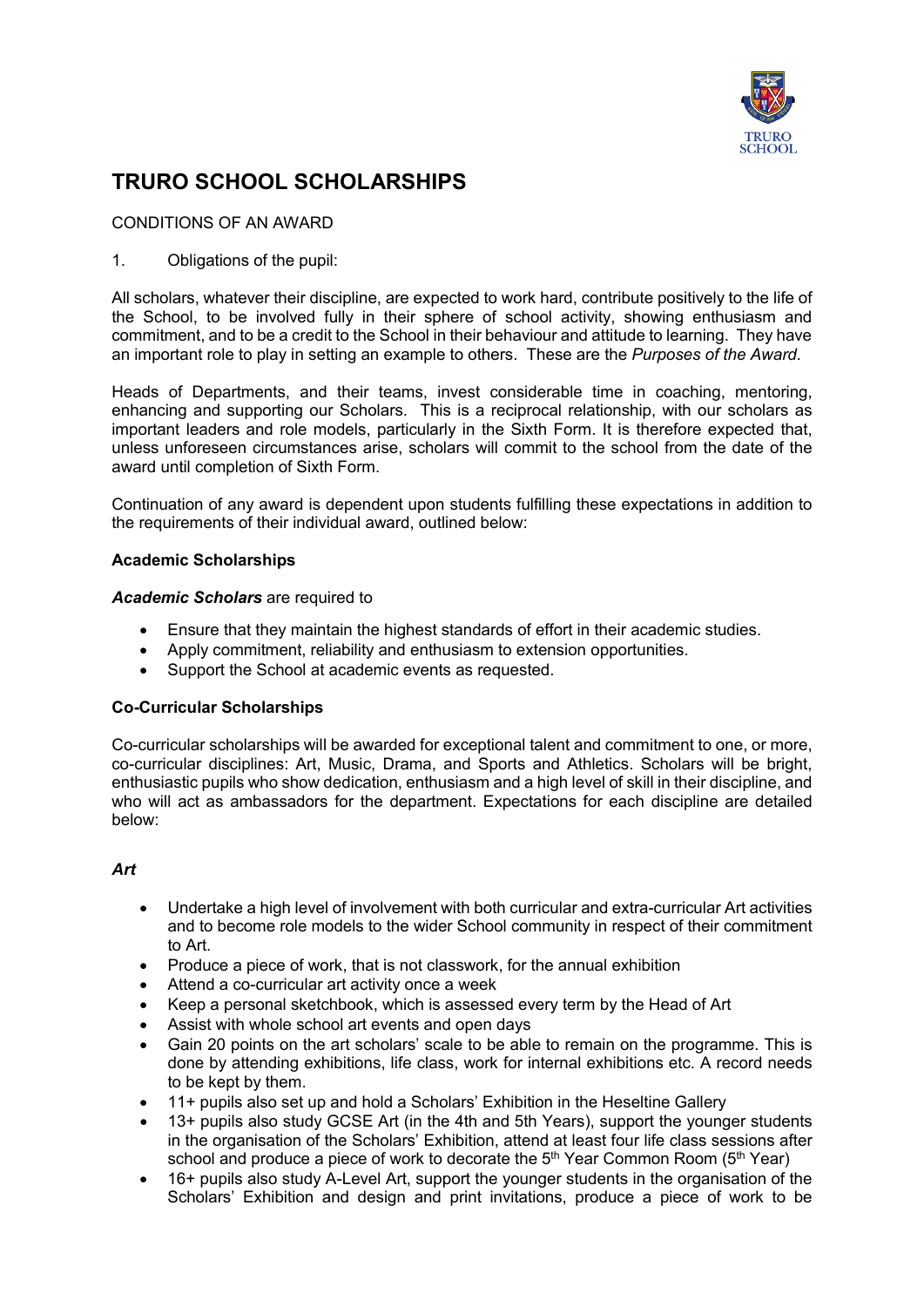

displayed in school, attend life classes, hold a drop in session for GCSE students who require help with their portfolios, hold a workshop for younger students once a term and attend all Open Days and Open Evenings

## *Music*

- Attend a regular two-way review with the nominated member of the Music Department to discuss progress, aims and ambitions
- Take part in : the ensembles relevant to their instruments and attend rehearsals regularly; the regular informal weekly concerts for their instrument; the more formal termly concerts; the annual House Music Competition and give support to fellow musicians by attending the Final of the Competition; various services in the Chapel which include music
- Make the most of the many opportunities each term for participating in other musical events, such as the school musical, jazz concert and various trips and tours

## *Drama*

- Undertake a high level of involvement with both curricular and co-curricular drama activities and to become role models to the wider School community in respect of their commitment to Drama.
- Apply commitment, reliability and enthusiasm to rehearsals and related Drama activities
- 11+ scholars are expected to participate in the Drama Workshop activity on Wednesday afternoons, participate in the Junior Play, participate in the main school production, assist the Department on Open Days.
- 13+ scholars are expected to participate in the Drama Workshop activity on Wednesday afternoons (during 3rd Year), study GCSE Drama (in the 4th and 5th Years), participate in at least one school production over the course of the year, assist the Department on Open Days
- 16+ scholars are expected to participate in the main school production each year, lead small rehearsal groups for productions when required, study A-Level Theatre Studies, assist the Department on Open Days and with publicity for productions

## *Sports and Athletics*

- Play a leading role in the sporting life of Truro School
- Be leaders, excellent role models and ambassadors within the school
- Demonstrate high levels of commitment and motivation to training and competition
- Train and play with school teams during periods of academic study leave and after finishing public examinations (when considered appropriate by the Director of Sport)
- Participate in all House sporting events when selected

## **Fencing Scholarship**

## *Fencing Scholars* are required to

- Play a leading role in the sporting life of Truro School
- Act as role models for their peers
- Demonstrate high levels of motivation and commitment to training and competition
- Join Truro Fencing Club and meet competition and training commitments set by Truro Fencing Club and Truro School